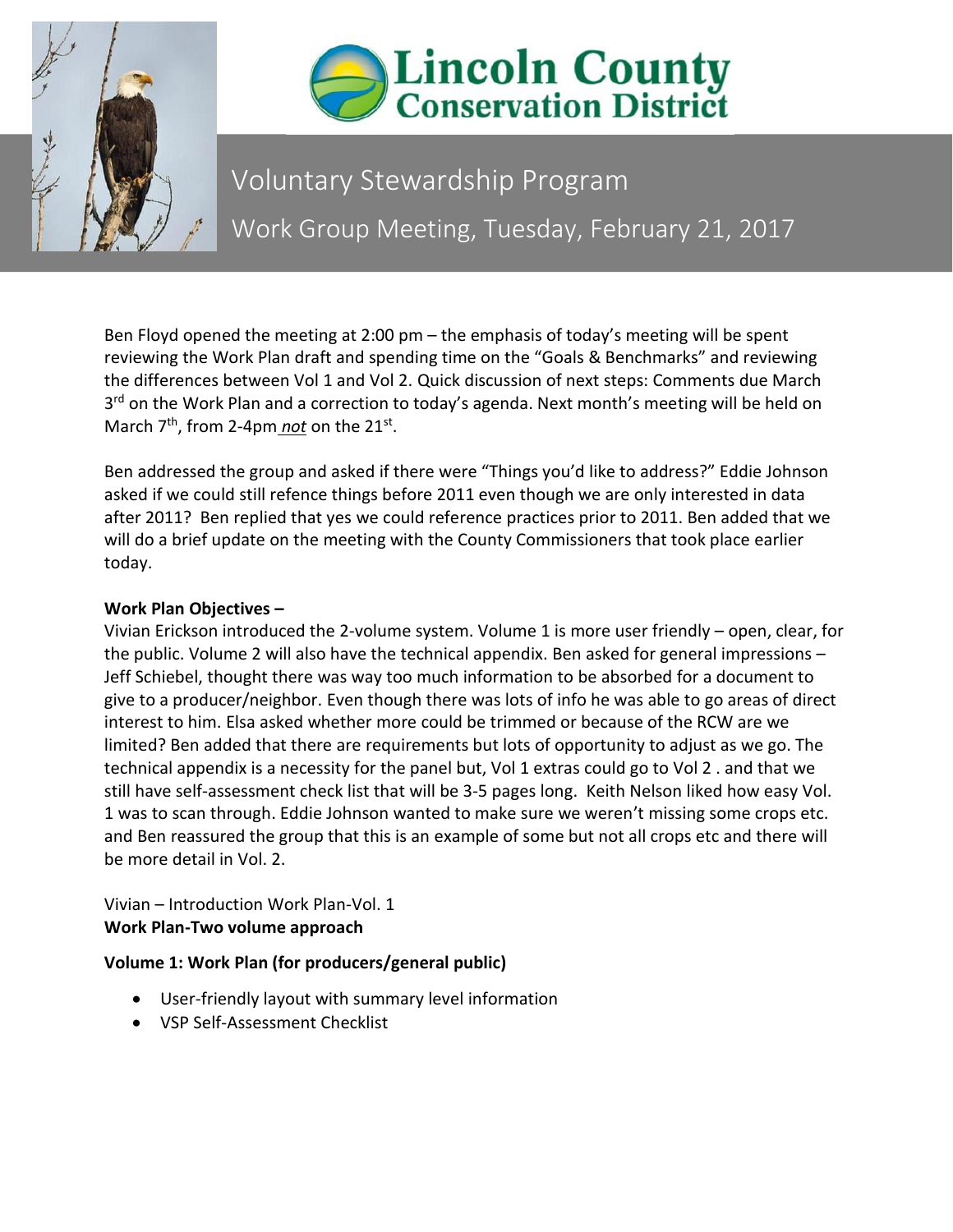#### **Volume 2: Technical Appendices**

- Appendix A 2011 Existing Conditions Summary
- Appendix B Goals, Benchmarks, and Measurements
- Appendix C Analysis Unit Profiles
- Appendix D Outreach and Implementation Plan
- Appendix- Existing Plans and Regulations

Vivian reminded the group the Vol. 1 has 3 audiences; Producers, Landlords and General Public Ben pointed out that these bullet points will be the checkboxes for the tech panel and will make it easy for the panel to go through. Vivian led the group through Volume 1.

#### **1) Roles & Responsibilities**

# **2) Lincoln County Regional Setting**

Tom Harding thought it painted a pretty rosy picture and that maybe we could use more wheat specific picture on pg. 11 for Dryland Ag practices. Eddie Johnson would like heavy residue pictures. Ben reminded the group if they had pictures to please send them to Val or Vivian. It was noted that there was a typo on Critical Areas.pg 13

#### **3) Baseline and Existing Conditions**

Ben asked the group if they thought there was too much detail here? There was a lot of discussion on Figure 3-1 Wetlands and Streams Map pg. 19 about adding language/footnote that these are not necessarily active streams but inactive and that "we farm it all." Jeff Schiebel would like to add Moose, Cougar to Mammals on pg. 22.

Need to switch out photo of cattle on pg. 35 (Adams Ct.)

Jeff Schiebel will look for a photo of the proposed pipeline from the East District to replace photo on pg. 44.

# **4) Protection and Enhancement Strategies**

Ben would like the work group to review all of this area carefully. Can we achieve these goals? John Stuhmiller reminded the group

to make sure that you can do these not 2% chance of completing. Remember anything you do is an enhancement if it is more than what was done since July 2011. Ben stated that the goals for enhancement is to make sure you can achieve it and maybe even exceed it.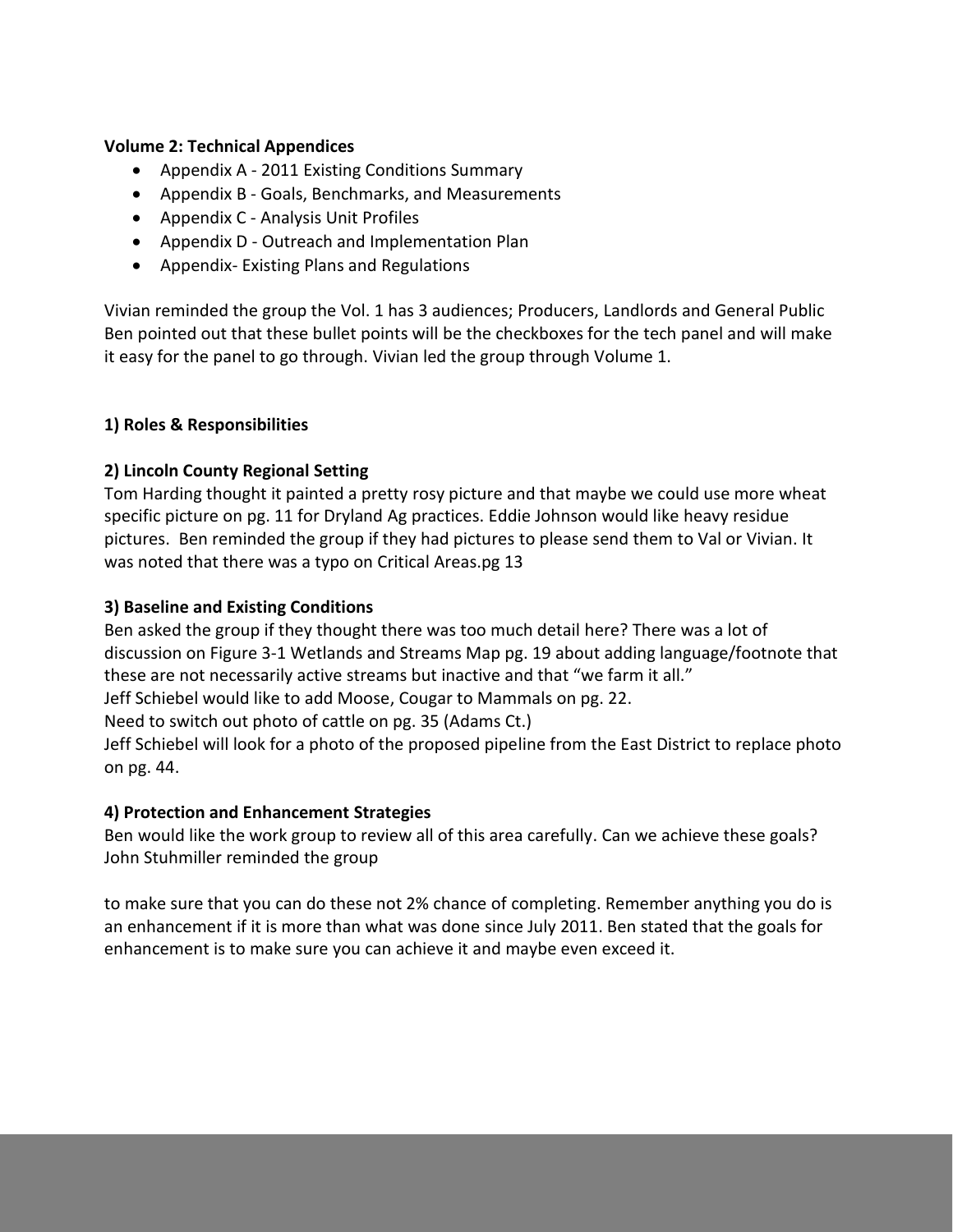Discussion was moved to Power Point presentation with Ben Floyd. **Goals & Measurable Benchmarks -**

Ben reminded the group that most of this information will be added to the technical appendix.

Discussion continued about **Discontinuation of Practices**. The Work group will have an opportunity to change % moving forward in our next meeting. Rex Harder suggested maybe wording of "less likely or more likely?" Keeping it a range ex. 0-5.

# Next Steps –

Anchor QEA would like all comments no matter what they are back by March 3rd for our March 7<sup>th</sup> meeting from 2-4pm..

Ben, Elsa & Val met with the Lincoln County Commissioners before this meeting to discuss whether we just keep moving forward or do we try to finish and get the plan done by the end of June? The Commissioners think that we don't try and submit by the end of June but give some time to do admin work and then pick it up in the Fall. Ben asked the group if anybody wanted to see the plan pushed forward now? Eddie and Jeff thought we needed more outreach. Ben asked if anybody saw it differently? Rex Harder commented that we would be able to adjust from other counties plans as they go forward. Ben agreed that it would be beneficial for us. Tom Harding asked if there was any info or likelihood of funding moving forward? John Stuhmiller thinks the likelihood is good and if not immediately it would just go on hold until funded.

Ben asked the group if they would please forward info to Val or Elsa about any meetings moving forward that we could attend and commented on how important it was recently to have Ron Mielke at one the meetings to be there and not only represent VSP but also answer questions. It made a huge difference.